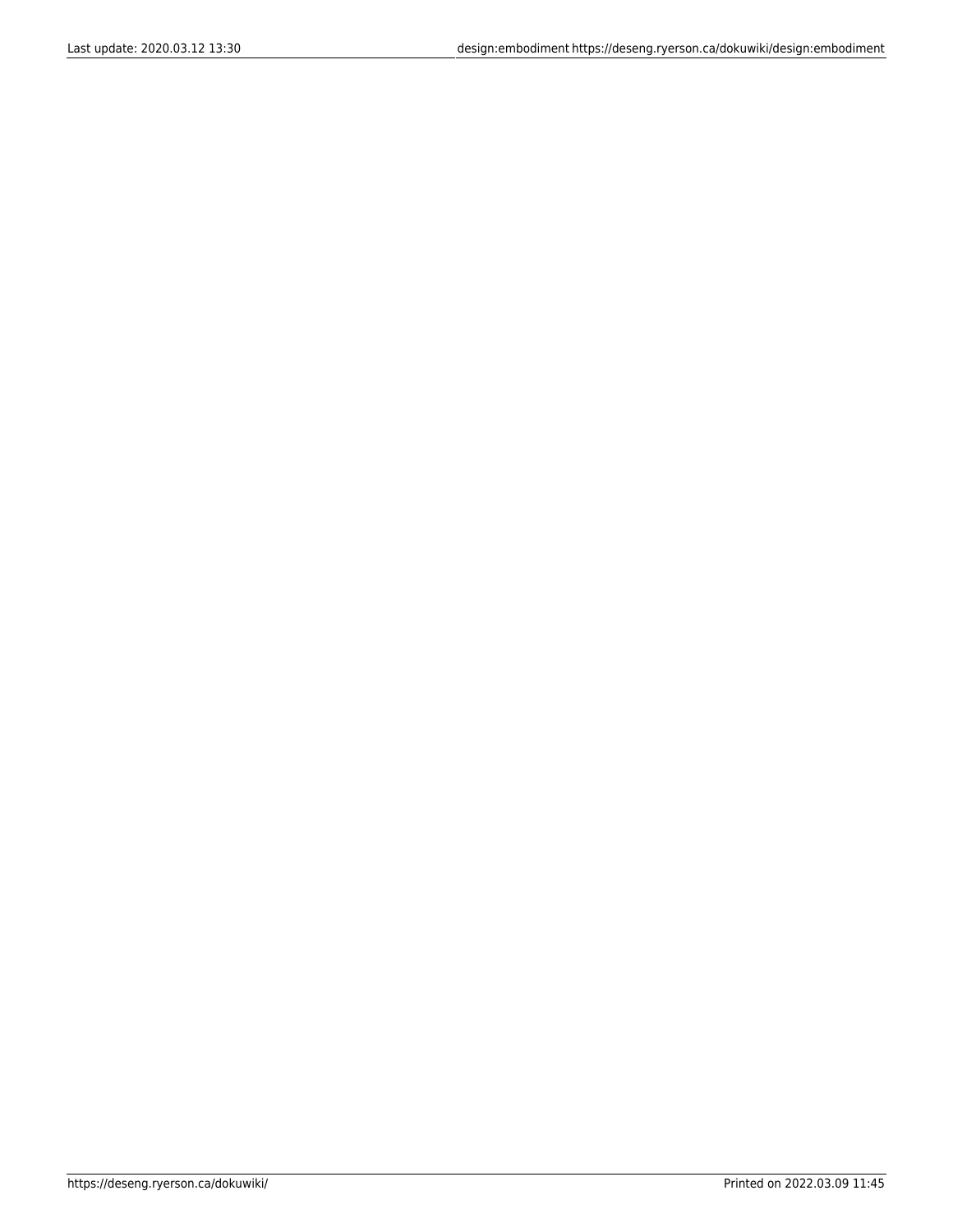# **Embodiment**

Embodiment is the design task that assigns form to function.

# <span id="page-2-0"></span>**What is (an) embodiment?**

"Embodiment" is a word that can be both a verb and a noun.

When used as a noun, "an embodiment" is a term used to represent a physical principle or general class of technology, the [behaviours](https://deseng.ryerson.ca/dokuwiki/design:behaviour) of which can be used to provide one or more [functions](https://deseng.ryerson.ca/dokuwiki/design:function) in a given [situation](https://deseng.ryerson.ca/dokuwiki/design:situation) - that is, it's a principle or technology that satisfies [FR](https://deseng.ryerson.ca/dokuwiki/design:fr)s as well as any non-functional requirements that pertain<sup>[1\)](#page--1-0)</sup>.

When used as a verb, "to embody" is a term used to name the activity of finding embodiments (nouns) for given functions in given situations.

Functions are denoted by verbs ("to heat..." or "to carry..."), whereas embodiments are generally denoted by nouns ("radiant heater," "handbag," "convection," or "shipping container").

Thus, we may define embodiment design as the step of moving from [function](https://deseng.ryerson.ca/dokuwiki/design:function) to [behaviour](https://deseng.ryerson.ca/dokuwiki/design:behaviour), which makes it a part of [concept design](https://deseng.ryerson.ca/dokuwiki/design:concept_design).

See the Examples section below for instances of embodiments.

# <span id="page-2-1"></span>**Why do we embody functions?**

Embodiment is a critical creative element of a design process. All design activities before embodiment treat function. Embodiment is the activity that begins to translate functional representations of design interventions into structural ones by way of behaviour. That is, embodiment maps function to behaviour.

# <span id="page-2-2"></span>**When do we perform embodiment?**

Embodiment is the first step in developing an implementable design intervention in that it results in a behavioural description of the set of suitable design interventions. Any concrete design intervention that meets the behavioural specifications given by an embodiment is a candidate design solution.

Therefore, embodiment is performed after all the functional specifications are complete for a given design situation.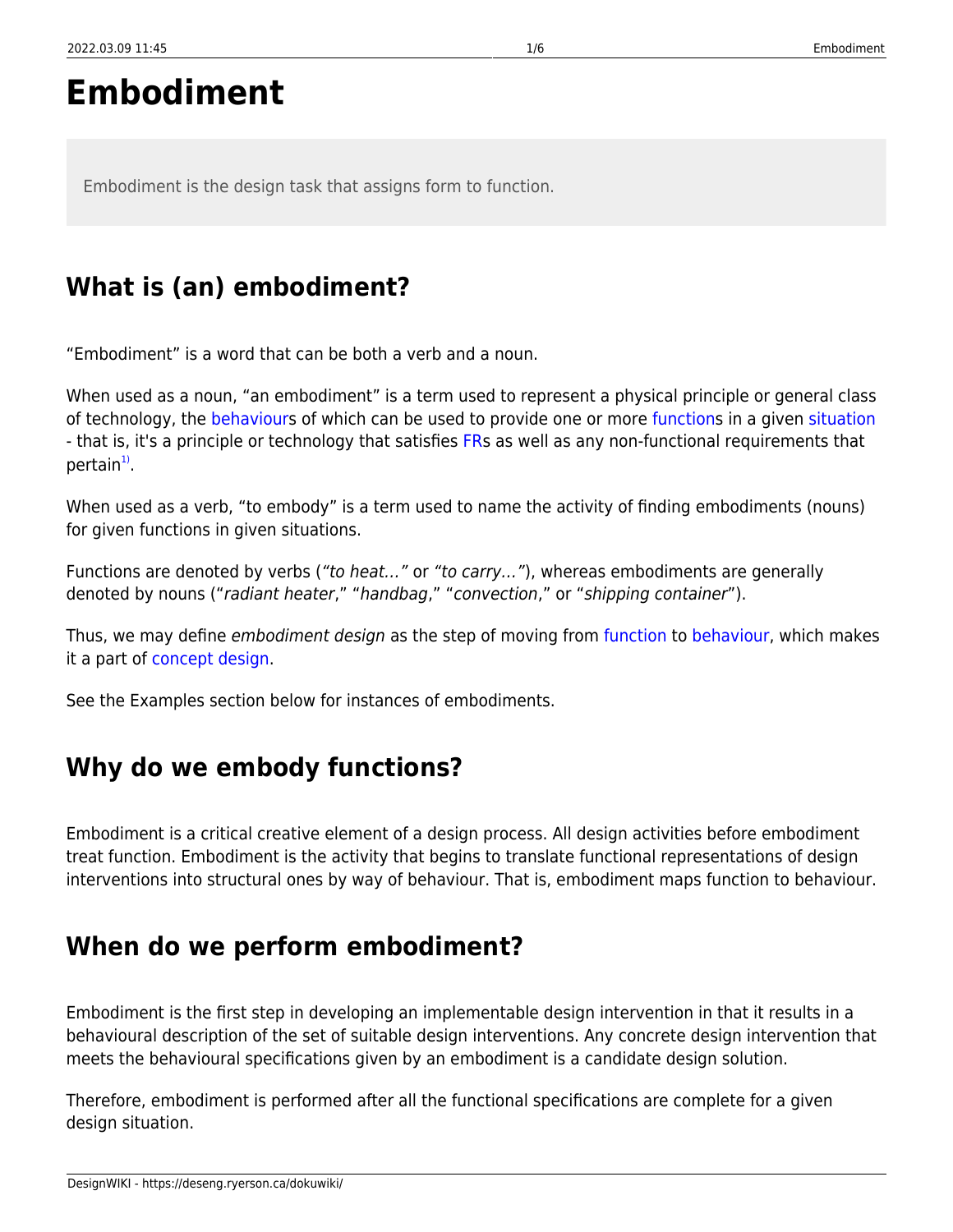## <span id="page-3-0"></span>**How do we embody functions?**

Embodiment is about searching for physical principles and technologies that can provide needed functions. While it is possible to search for such principles and technologies, it is far faster to already know about principles and technologies. This is why good engineering designers keep up with the latest R&D developments, new technologies, and cutting edge scientific research; it is from that work that an engineering designer will draw embodiments. This is why many engineers are interested in both science and new technologies, "gadgets," and other inventions. Having at-hand knowledge of diverse technologies and principles allows one to think of more potential embodiments.

Another way to find embodiments is to build on an embodiment you already know or have found, and then consider how that embodiment could be changed without changing the required functions that it provides. One technique to do this is to [change physical phenomena](https://deseng.ryerson.ca/dokuwiki/design:change_physical_phenomena) of some characteristic of a known solution.

Another, slightly more complicated way, involves:

- 1. Find as many occurrences as you can of the initial embodiment in existing products.
- 2. Study those products to discover what other ancillary functions they provide.
- 3. Now find as many products that provide those ancillary functions.
- 4. Study those products, looking for products that provide the function you need as an ancillary function.
- 5. Consider those embodiments as possible embodiments for your design.

[Constraints](https://deseng.ryerson.ca/dokuwiki/design:constraint) are very important in embodiment design. A given embodiment (i.e., a given principle or technology) will only work best, if at all, within certain situations. Those situations can be described with constraints; that is, the constraints bound the situation and distinguish it from other situations. This will be made clear in the examples below. Thus, to succeed in embodiment design, one needs to know the functions to be provided and the constraints on those functions.

The creative act of embodiment cannot be explained because no one has (yet) devised a theory that reliably lets people "be creative." However, there are many methods that have been devised that may help you find an embodiment. While no one creativity method is guaranteed to work in a given case, the odds are high that one method or another will work in virtually any circumstance. See [creativity method](https://deseng.ryerson.ca/dokuwiki/design:creativity_method) for more information.

The result of an embodiment activity is a principle or technology that can provide the needed function. An embodiment is described with the following:

- a short (2-5 word) description of the principle or technology,
- a stylized sketch of the principle of technology as it pertains to the design problem you are trying to solve, and
- and reasonable background information [\(research\)](https://deseng.ryerson.ca/dokuwiki/design:research) that explains the principle or technology in general terms, to justify its selection as a possible embodiment of specific function(s) in a specific situation. This ought to also clearly identify any [creativity method](https://deseng.ryerson.ca/dokuwiki/design:creativity_method) used to develop the embodiment.

Note that the first two items (the short verbal description and the sketch) are used in [morphological](https://deseng.ryerson.ca/dokuwiki/design:morphological_chart)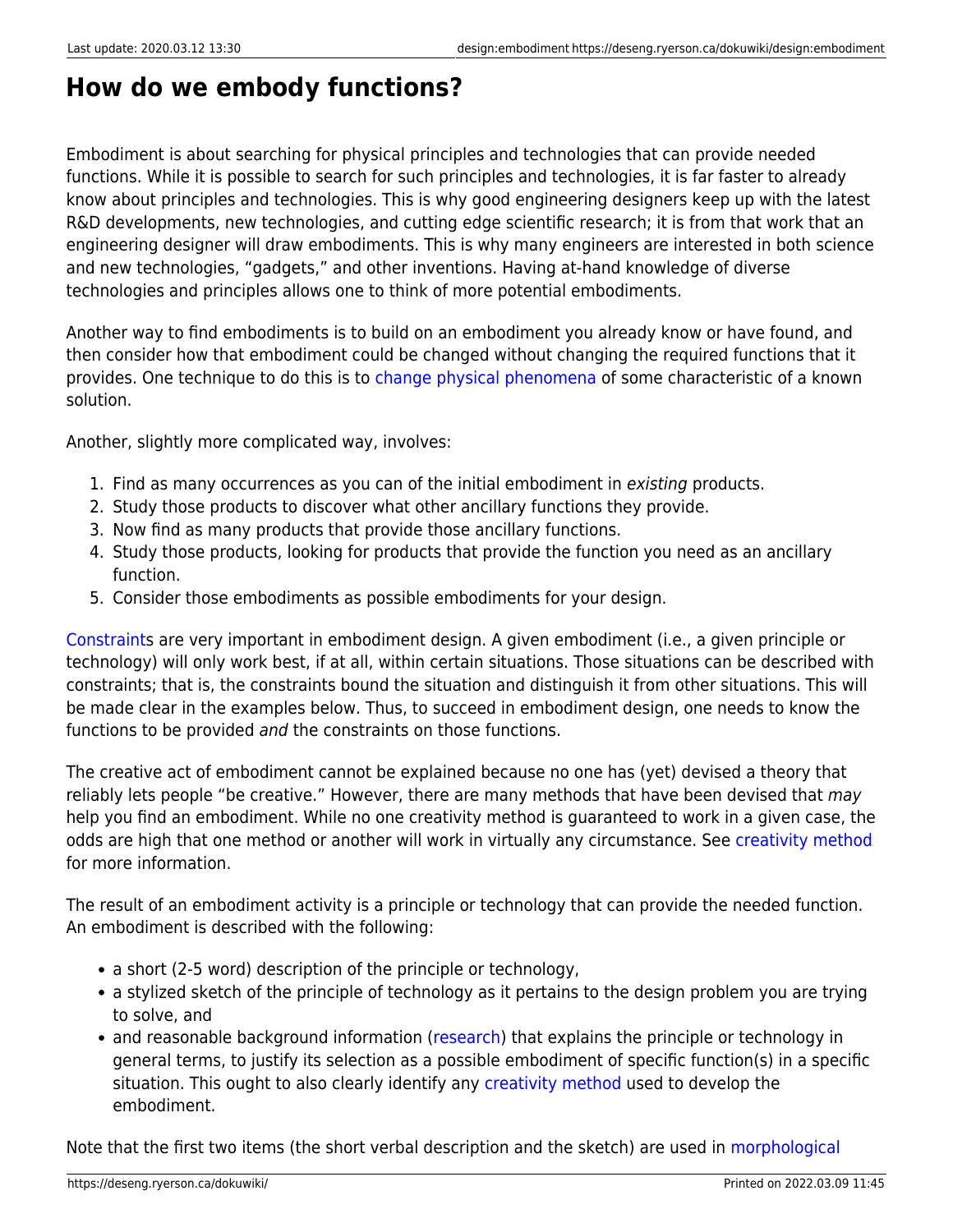#### [chart](https://deseng.ryerson.ca/dokuwiki/design:morphological_chart)s.

## <span id="page-4-0"></span>**However**

Since any system typically contributes multiple functions in a situation, it can be difficult to decide which embodiments are most appropriate in a given case. One seeks embodiments before one has enough information available to precisely rank candidate solutions. One must therefore remember that any ranking of potential embodiments must allow for this ambiguity. In other words, you may not be able to tell good embodiments from bad ones. That's okay.

In cases like this, remember to focus on *purpose*. Each system may contribute to multiple functions, but there will be one key function - which is the purpose of the system's existence - that is most important. Any candidate embodiment must provide that purpose.

If you find that two or more functions of a system are entirely disjoint (e.g., braking a vehicle and steering that vehicle), then it is unlikely that you will find single embodiments that can provide both functions. This is usually an indication that you partitioned your systems to coarsely; that is, you should have broken your systems into finer subsystems before trying to embody them. If this happens, stop the embodiment process, return to [system design,](https://deseng.ryerson.ca/dokuwiki/design:system_design) and sort out what actual subsystems you need.

## <span id="page-4-1"></span>**Examples**

## <span id="page-4-2"></span>**Convert Rotational Motion to Linear Motion**

Say you need a system the function of which is to convert rotational motion into linear motion.

Two possible embodiments are a [rack and pinion](http://en.wikipedia.org/wiki/Rack_and_pinion) and a [slider-crank mechanism.](http://mw.concord.org/modeler/showcase/mechanics/SliderCrank.html) Simply identifying these mechanisms is not a complete design: we have not identified dimensions, materials, or other physical characteristics at all.

Which of the two embodiments we choose will depend on constraints and non-functional requirements. A rack and pinion is often used for high precision movement where applied forces are generally low. Slidercrank mechanisms are often used where there are very high forces but precise movement is not very important.

By choosing, say, a slider-crank, we exclude all other embodiments, including rack and pinion mechanisms, but we have not actually defined the size, shape, material, or any other characteristics of a slider-crank - we've only identified a class of device or technology.

## <span id="page-4-3"></span>**Transfer Heat**

Say you need to vent heat without converting the energy into an intermediate form. In the most general case, there are three possible embodiments for this: radiation, conduction, and convection. From each of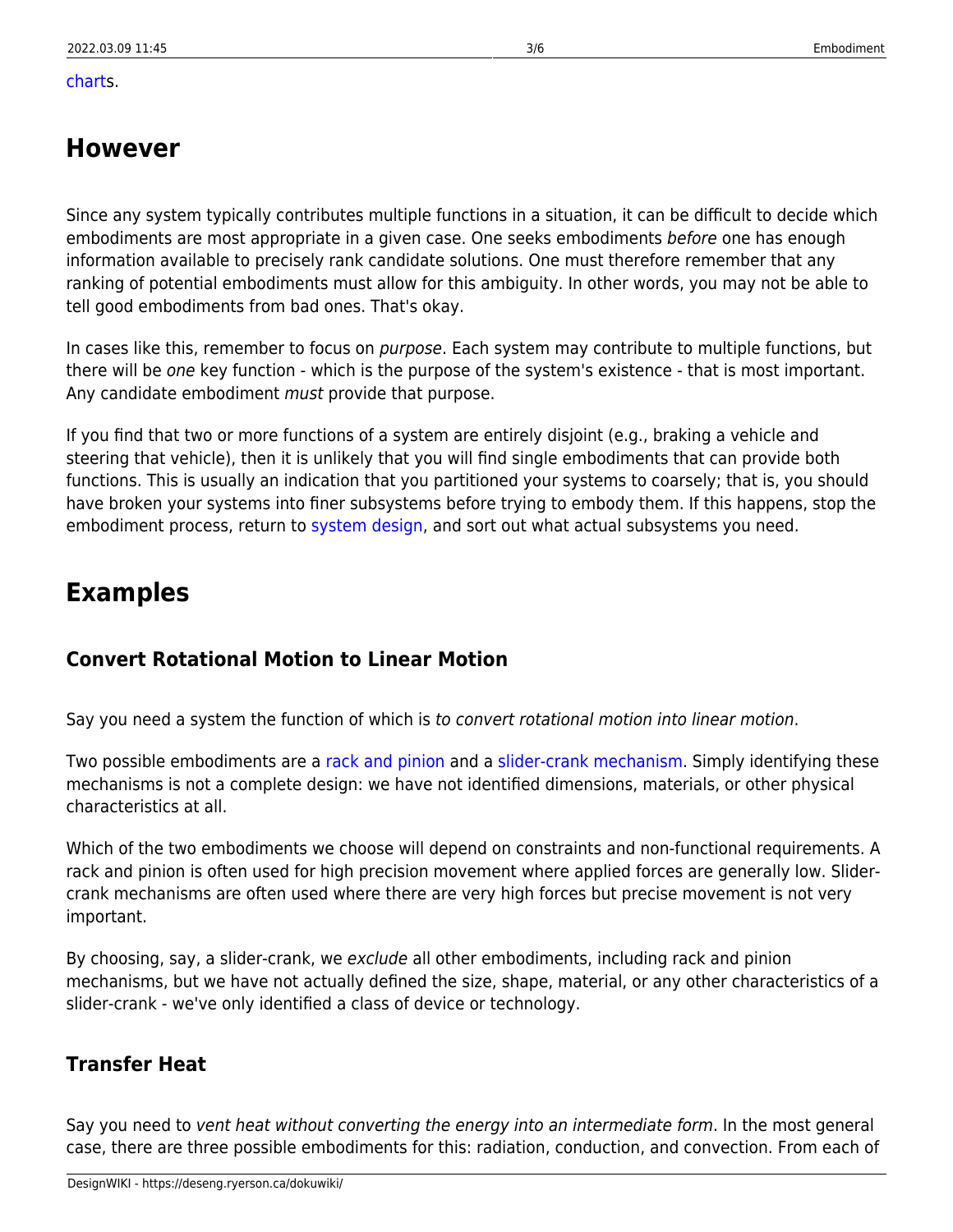these embodiments can be inferred whole classes of technologies that implement them.

In this case, we see that embodiment can proceed in stages. First, we identify which of the principles of radiation, conduction, or convection is the one that will suit our problem. We can then further embody that principle by examining all the different technologies that can be used for the principle we chose.

Of particular importance will be the constraints associated with the function in the given situation. The amount of heat to be vented, the expected temperature ranges available or required, the variability of the heat to be vented, and the thermal coefficients of nearby external objects (i.e., other things in the context) will all play a role in identifying appropriate embodiments. Some technologies will only work well with relatively small temperature differences; others may only work well under cyclical heating/cooling regimes.

If, on the other hand, we could remove the constraint of no intermediate forms, then we might also consider other solutions such as chemical processes - heat can be stored in chemicals which, when mixed with other chemicals, release the heat.

> *Exercise for the reader:* How many examples of such intermediate heat storage systems can you think of?

## <span id="page-5-0"></span>**Novel rocket propulsion**

Fig. 1: Valves in a typical internal combustion engine.



You are tasked with looking for a new kind of rocket propulsion.

A key feature of conventional rockets is that they apply a nearly point force from the "back" of the rocket, propelling it forward.

Ask yourself, what other products involve forces applied from one end of a relatively long, thin shape?

If you search broadly enough, you might discover that valves in internal combustion engines work that way. Notice how the valve is repeatedly pushed down by the camshaft. (See the image to the left.) If the valve were not constrained by a spring to return back to its original position, the push from the camshaft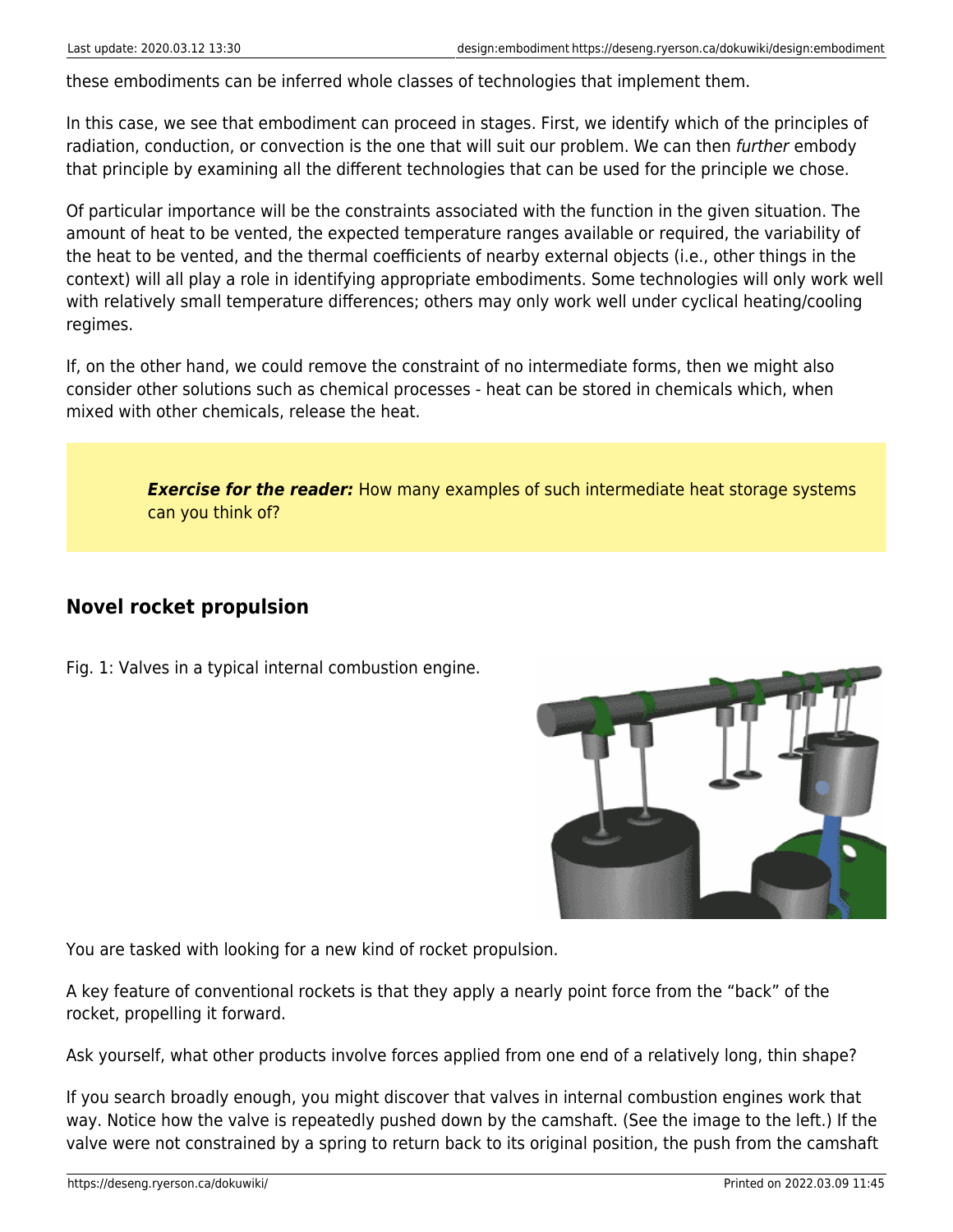would just send the valve flying away (into the combustion chamber).

Now consider how one may find a way to give a series of successive, cyclical pushes to a space vehicle, from behind, to push it forward. It would have to be a rather large force to move something as large as a space-vehicle. Of course, there are no camshafts in space, but you're searching for something that can be behind the space vehicle proper, that, when activated, pushes the vehicle forward.

There are a variety of solutions that have already been thought of - and remain surprisingly possible.

One solution is to have a [ground-based laser](http://en.wikipedia.org/wiki/Laser_propulsion) (acting as the camshaft), shining laser light onto a large reflective surface at the back of the vehicle (acting as the top of the valve). The laser light exerts pressure, because E=mc2, and pushes the vehicle.

Another possibility is to detonate explosives behind the ship; the explosion pushes on a large plate at the back of the ship, driving it forward. Indeed, this is exactly the principle of a concept space vehicle called [Orion](http://en.wikipedia.org/wiki/Project_Orion_(nuclear_propulsion)).

If we relax the constraint of pushing the ship from the rear, we can think of mechanisms that "pull" it from the front. Such a solution would keep the ship in tension (rather than the compressive forces arising from pushing from the rear); this would eliminate the concern of [buckling](http://en.wikipedia.org/wiki/Buckling) in structural elements. On the other hand, pulling the ship will require a substantive redesign of the structure which could increase the risk of other types of failure.

*Exercise for the reader:* What if the engine were a long tube running down the length of the ship and that acted like a particle accelerator?

### <span id="page-6-0"></span>**Somewhere to Sit**

Say you need a system that provides the function of allowing people to sit down.

Chairs are one embodiment. A kitchen counter can also provide that function, but it requires one to hop up on it.

Did you consider who these people are who will sit down? Does that affect your thinking about embodiments?

**Exercise for the reader:** How many other embodiments can you think of?

#### [creativity](https://deseng.ryerson.ca/dokuwiki/tag:creativity?do=showtag&tag=creativity), [method,](https://deseng.ryerson.ca/dokuwiki/tag:method?do=showtag&tag=method) [concept](https://deseng.ryerson.ca/dokuwiki/tag:concept?do=showtag&tag=concept), [systems,](https://deseng.ryerson.ca/dokuwiki/tag:systems?do=showtag&tag=systems) [function](https://deseng.ryerson.ca/dokuwiki/tag:function?do=showtag&tag=function), [behaviour](https://deseng.ryerson.ca/dokuwiki/tag:behaviour?do=showtag&tag=behaviour), [process](https://deseng.ryerson.ca/dokuwiki/tag:process?do=showtag&tag=process)

Note that different authors will use different definitions of this term, depending on the overall framework they're working in. Consider, for instance, the definition used by [Pahl and Beitz](https://books.google.ca/books?id=57aWTCE3gE0C&pg=PA227&lpg=PA227&dq=embodiment+engineering+design&source=bl&ots=Uc-bTV5SSb&sig=peSB1TsGsz_cNUIFHIQ6l0VUuQY&hl=en&sa=X&ved=0ahUKEwik06Kww_XNAhUBYT4KHXWFDXkQ6AEIUTAI#v=onepage&q=embodiment%20engineering%20design&f=false) in their classic text.

[1\)](#page--1-0)